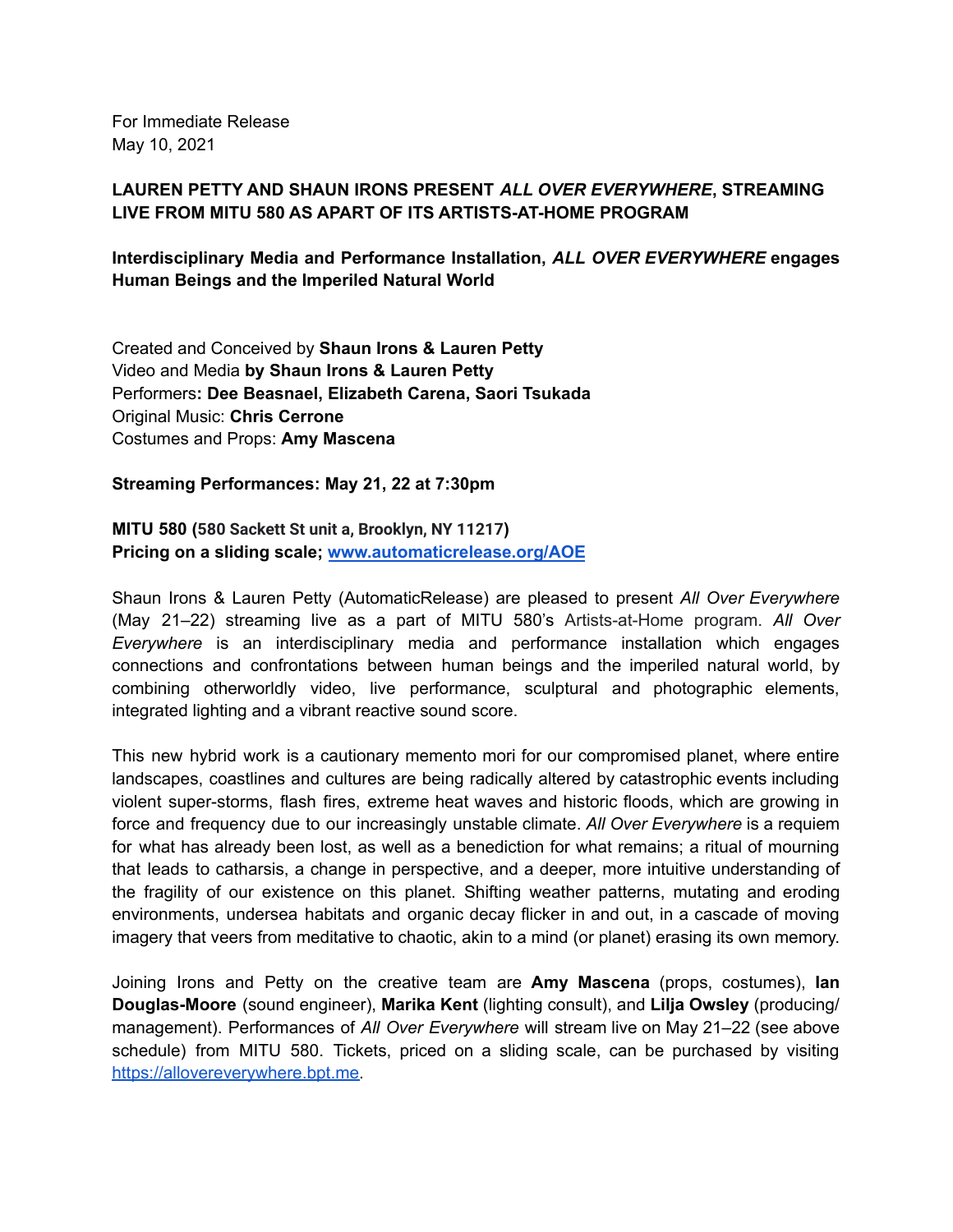*All Over Everywhere* is made possible by the New York State [Council](https://arts.ny.gov/) on the Arts with the support of Governor Andrew M. Cuomo and the New York State Legislature. With additional support from: The NYC [Women's](https://www.nyfa.org/awards-grants/nyc-womens-fund-for-media-music-and-theatre/) Fund for Media, Music and Theatre by the City of New York Mayor's Office of Media and Entertainment in association with The New York Foundation for the Arts. Supported in part by [Theater](https://theatermitu.org/space/) Mitu's Artists-At-Home program.

## About the Artists

**Shaun Irons** and **Lauren Petty (AutomaticRelease)** are Brooklyn based, multiplatform artists who make interdisciplinary performances, multimedia installations, films and interactive video scores for live performance. Recent projects include a feature-length documentary *Standing By: Gatz Backstage* about ERS's epic production Gatz, *Why Why Always,* an interdisciplinary performance (Abrons, 2017), *Keep Your Electric Eye On Me*, a multimedia performance seen at HERE (2014), as well as a self generating video installation, A*tmospheres & Accidental Ghosts* (NY Electronic Arts Festival, 2015). Their work has been seen in NYC, nationally, and internationally at venues such as BAM, The Brooklyn Museum, Abrons, The Chocolate Factory, Anthology Film Archives, Tokyo Wonder Site, and the Venice Biennale. They have received numerous awards including grants, fellowships and residencies from the NEA, NYSCA, NYFA, LMCC, Jerome Foundation, Harvestworks, Asian Cultural Council, Signal Culture, Yaddo, Macdowell, and the Bogliasco Foundation. [www.automaticrelease.org](http://www.automaticrelease.org)

**Dee Beasnae**l (performer) is a 2020 best actress nominee for the French Syndicate of Theatre. Her work spans stage, voice over, and film. Dee was most recently heard in Abron Arts Centers audio play production of "*The Securely Conferred, Vouchsafed Keepsakes of Maery S.*" Theatre credits include, "*Le Silence et la Peur*"(European Tour), "*In the Solitude of The Cotton Fields*" (Skirball Center/ Brooklyn Museum), "*12 shouts to the 10 Forgotten Heavens*" (Whitney Museum of Art), "*Police and Thieves*" (Performance Garage); Film "Before the World Set On Fire", "The Falling World" Voice Over: "Caillou" (French Market), Sorghum and Spear (PepSqually Productions), "Opal Watson Private Eye, (Pinna Originals); Kyle's World, (Pinna Originals). Dee currently resides in Brooklyn, New York.

**Elizabeth Carena** (performer) is a multi-disciplinary performing artist based in Brooklyn, NY. She has originated more than a dozen lead roles with Third Rail Projects, including *Ghost Light* at Lincoln Center's LCT3 (nominated, Chita Rivera Award for Outstanding Female Dancer in an Off-Broadway Show, 2018), *Then She Fell*, and *The Grand Paradise*. She appeared in Shaun Irons and Lauren Petty's 2017 multimedia production *Why Why Always*, has worked with filmmakers Yael Zeevi and Kathleen Harty, and is an original member of the NYC rock band Mother Feather. She is an animal welfare advocate and TNR volunteer, and works with nonprofits as a technology consultant. [www.elizabethcarena.com](http://www.elizabethcarena.com/)

**Saori Tsukada** (performer) is a creator/performer who harnesses her ability in theater, dance and beyond. Born in America, raised in Japan, Tsukada began her theatre career as a poster designer while studying Communication Art at Waseda University in Tokyo. Her *"virtuoso*"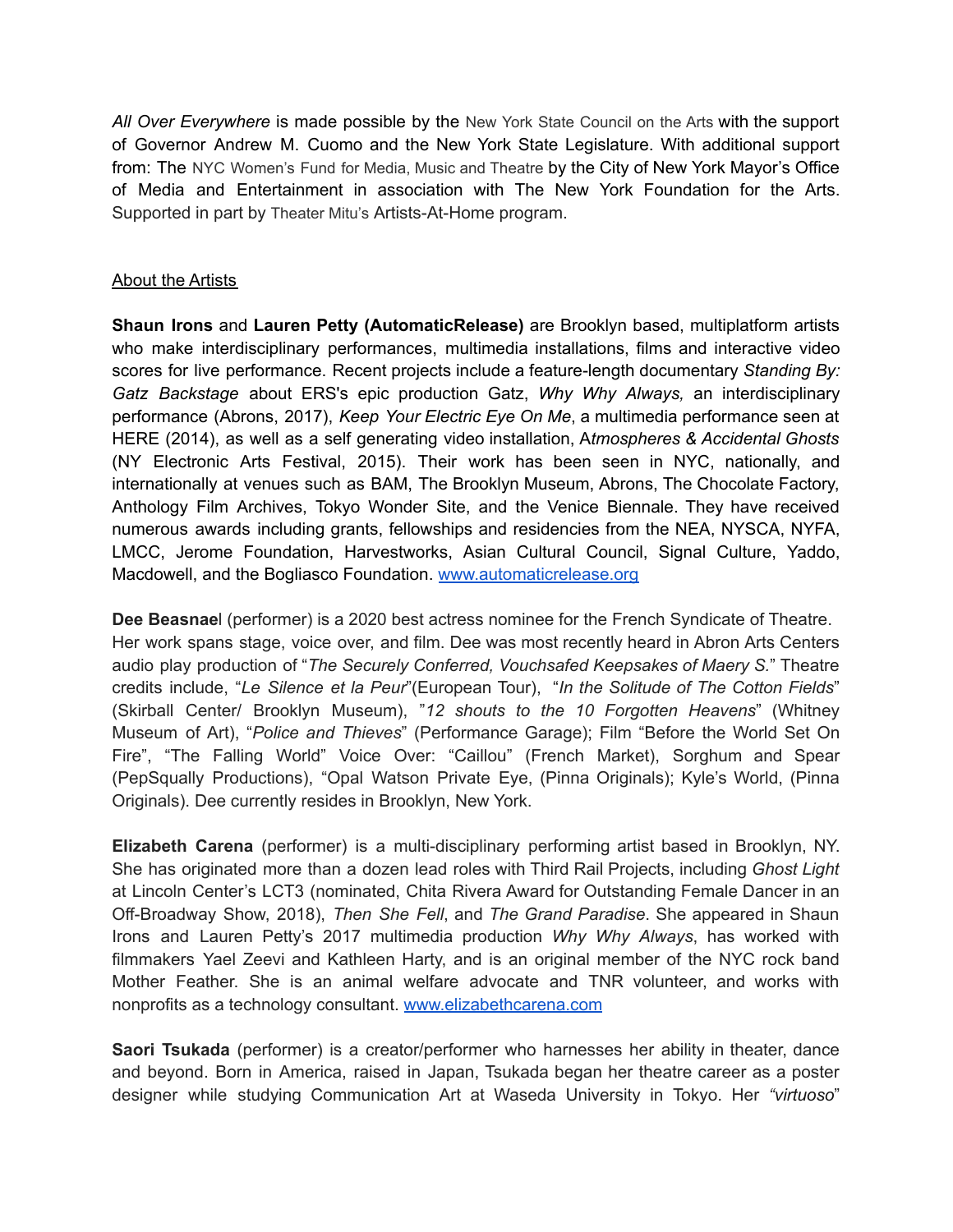(TimeOut NY) performance with *"startlingly precise movements"* (New York Times) have been seen at venues like BAM, The Public Theatre, La MaMa, Japan Society, Roulette and more. Amongst her countless collaborators are choreographer Yoshiko Chuma, Catherine Galasso, playwright/director Aya Ogawa, Keishi Nagatsuka, composer Joe Diebes, and video artist Katja Loher. Her acclaimed duet performance with composer/theater artist John Moran (nominated for Best Actress at Dublin Fringe Festival) has toured across the U.S and Europe. Tsukada is an alumni of Devised Theater Working Group where she developed *Club Diamond* (premiered at The Public Theater as part of UTR '17) with Nikki Appino. Her most recent pre-pandemic stage appearances include Pig Iron Theater Company's *SUPERTERRANEAN* (Philadelphia Fringe Festival), and Joseph Keckler's *LET ME DIE* (Opera Philadelphia).

Currently she is developing a stage adaptation of Kafka's *Metamorphosis* (dir: Aya Ogawa, music: Philip Glass) as well as a new work directed by Luca Veggetti. This is her second project with Shaun Irons & Lauren Petty after their live-cine performance work *Why Why Always.*

When not working as an audio engineer, **Ian Douglas-Moore** (sound engineer) makes music using guitar, electronic tones, and field recordings to examine the textures of layered resonant sounds as they engage with acoustic space. He plays microtonal compositions with David First's Western Enisphere ensemble; improvises with numerous musicians, including Paul Roth, David Watson, Pär Thörn, Leo Suarez, and Chris Libutti; and plays bass in the rock band Gold Dime. Recent releases include "Story Destroyer," with Thörn, and "Stubborn Plane," with Suarez. These musical experiences inform his audio work, sound designing pieces by Annie Dorsen, Lauren Bakst, and others.

**Marika Kent** (lighting consult) is a NYC based lighting designer of new and classic plays, musical theater, opera, dance, experimental theater, puppetry and site-specific performance. Most recently, she designed *Fly Away* - a performance featured as part of painter Derek Fordjours solo exhibit *Self Must Die at Petzel* Gallery in Chelsea. Other Recent & Upcoming: *Madge Love* (Fringe+Fur / Exponential Festival), *The Gas Heart* (Theater in Quarantine), *School Girls, or the African Mean Girls Play* (Portland Center Stage), *Reconstruction* (The TEAM), *Jazz Singer* (Abrons Arts Center), *25th Annual Putnam County Spelling Bee* (ACT of CT), *No Child*; *Memphis*; *Peter and the Starcatcher* (Cape Fear Regional Theater), *Ajijaak on Turtle Island* (IBEX Puppetry, The New Victory), *Roan @ The Gates* (Luna Stage), *Chimpanzee* (HERE Arts), *Perp*; *Abigail's Party* (The Barrow Group), *Generation NYZ*; *Alaxsxa/Alaska; Beyond Sacred* (Ping Chong + Co), *Skinnamarink or The Peanut Butter Show*; *Now is the Time...* (Little Lord). [www.marikakent.com](http://www.marikakent.com/)

**Amy Mascena** (props, costumes) is a Brooklyn based visual and installation artist. She previously worked with Shaun & Lauren creating sculptural objects and drawings for their large-scale multimedia installation Revolving Twilight and more recently created a table top installation and custom made candy for their performance work Keep Your Electric Eye On Me. Amy was awarded a NYSCA theater commission to design props for Why Why Always.